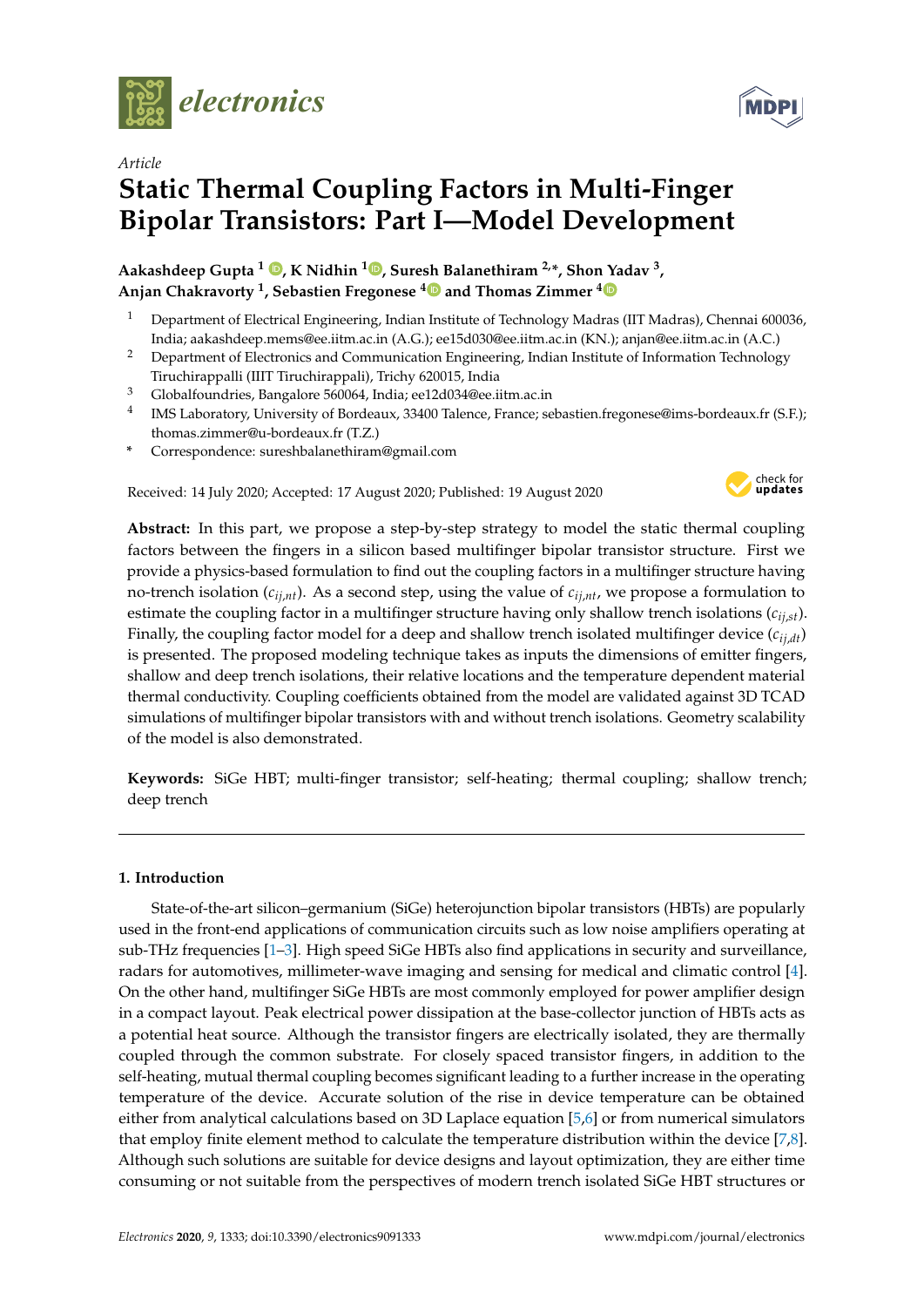from the viewpoint of implementation in the compact model framework that demands very high simulation speed. For example, the error function used in [5], which may be simplified to a couple of closed-form relations but not to a single continuous expression, cannot be used in a compact model. On the other hand, several physics-based compact modeling works have been reported in the literature to accurately model the self-heating effect [9–12]. Similarly, a self-consistent iterative approach to systematically evaluate both the upward and downward heat flow from the heat source was presented in [13]. However, only very few attempts have been made to physically model the thermal coupling effect [14–16]. In a multifinger transistor system with *n* number of fingers, the total rise in junction temperature above the ambient temperature  $(T_{amb})$  for the *i*th finger is given as [15,16],

$$
\Delta T_i = \Delta T_{ii} + \sum_{j=1, j \neq i}^{n} \Delta T_{ij}
$$
  
=  $P_{diss,i}R_{TH,ii} + \sum_{j=1, j \neq i}^{n} c_{ij}P_{diss,j}R_{TH,jj}$  (1)

where the first term indicates the rise in junction temperature due to self-heating and the second term considers the effect of thermal coupling from all other fingers. *Pdiss*,*<sup>i</sup>* and *RTH*,*ii* are, respectively, the electrical power dissipation and thermal resistance of the *i*th finger. *cij* signifies the static thermal coupling coefficient of finger-*i* due to the heat source at finger-*j* and is defined as

$$
c_{ij} = \frac{\Delta T_{ij}}{\Delta T_{jj}}.\tag{2}
$$

Conventionally, *cij* between two transistor fingers is obtained from measurements following [17]. However to evaluate  $c_i$  analytically from (2), one should have prior information of both  $\Delta T_{ij}$  and  $\Delta T_{ij}$ . The work in [18] empirically modeled *cij* to include the effect of thermal coupling in trench isolated multifinger transistors. Although the results show good agreement with TCAD simulations, the model is not geometrically scalable due to its empirical nature. A particularly interesting work reported in [19] attempted to model the thermal coupling from the isothermal contours in GaAs multifinger HBT. Although the work provides an important insight that the coupling effect can be predicted from the modeling framework of self-heating, the application of the approach is limited only to structures without any trench isolation (see Figure 1). Besides, the model does not consider the temperature dependent thermal conductivity of the semiconductor material yielding *cij* values independent of dissipated power (*Pdiss*). The model inaccuracy increases particularly for a smaller heat source area as shown in Figure 2a, with maximum error of around 22%, where we compared the *cij* model of [19] with the corresponding 3D TCAD simulation data for multifinger HBTs having different emitter geometries but no-trench isolation between the fingers. Figure 2b shows that in case of shallow trench isolated (STI) multifinger structures, the model of [19] yields further erroneous results for *cij* with maximum error of around 57% when compared with 3D TCAD simulation. Note that following the standard practice, *cij* is represented in percentage which is obtained by multiplying Equation (2) by 100 [17,18,20]. The poor modeling results in Figure 2a,b indicate the importance of using a temperature dependent thermal conductivity in the modeling framework and further to include the specific effects originating from the trench-isolations. The problem is more complicated once the effects from deep trench isolation along with the back-end-of-line (BEOL) metal layers are introduced in the device structure. To the best of the authors' knowledge, a physics-based analytic model for thermal coupling coefficients considering the temperature dependent thermal conductivity for trench isolated multifinger transistors is still missing in the literature.

In this paper, we present a scalable compact model for the thermal coupling coefficients in multifinger transistors with and without trench isolations. Note that since modern SiGe HBTs are mostly fabricated in rectangular shape with stripe emitter geometries, scalability of any compact thermal model can be limited to cater rectangular fingers only. In Section 2, we present the model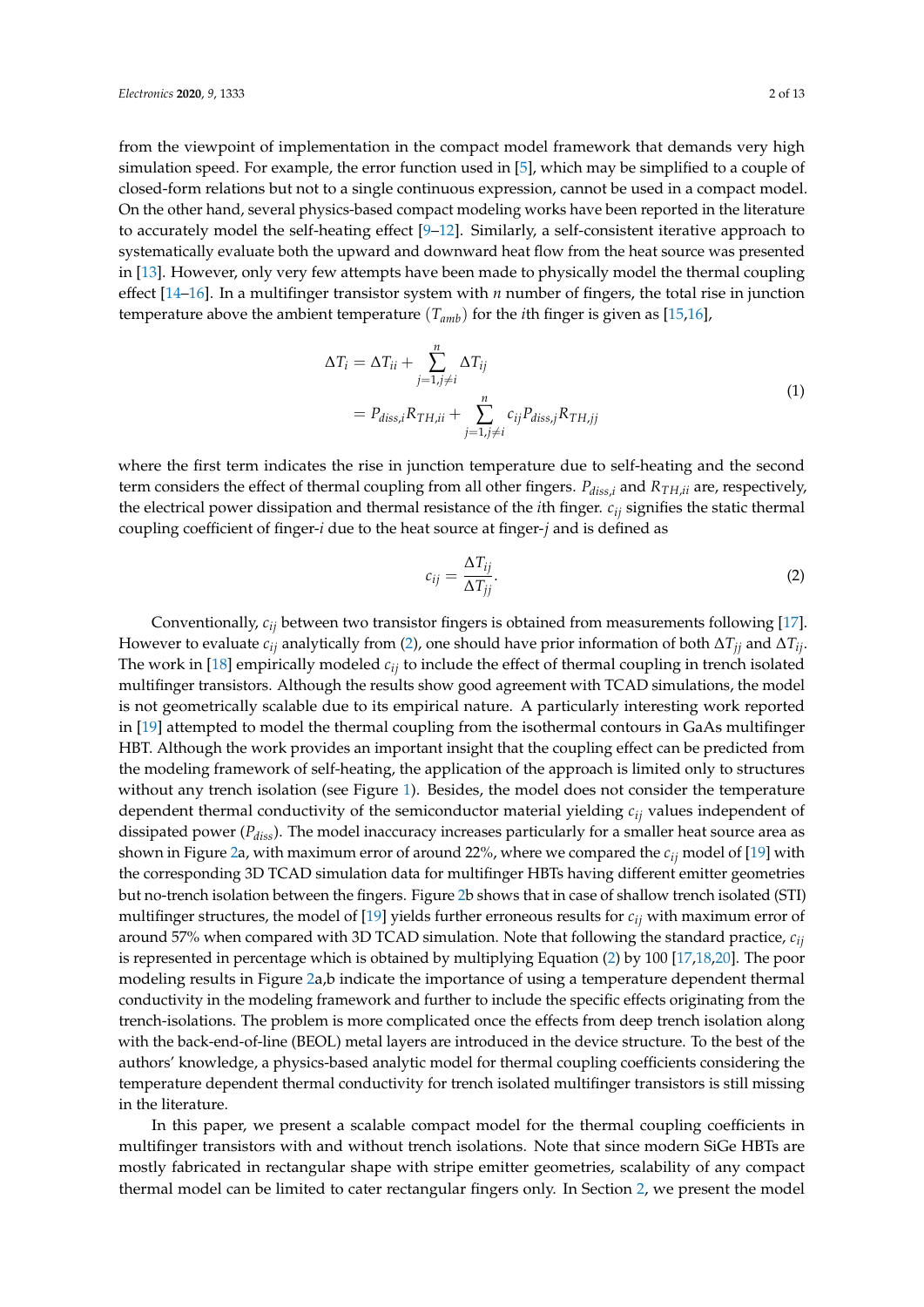for calculating the junction temperature due to self-heating considering the temperature dependence of thermal conductivity of silicon followed by the derivation of thermal coupling factor model. Modeling results of each structure are compared with the corresponding 3D TCAD simulations and are presented in Section 3. Finally mentioning the limitations and future scope of this research work in Section 4, we conclude in Section 5. In part 2 of this work [21], effects of back-end-of-line (BEOL) metal layers are explored and the model is subsequently validated with experimental data.



**Figure 1.** Schematic cross-section of a multifinger transistor structure with finger spacing *s* and having no-trench isolation. Heat source is located at  $z = 0$ . In addition, the isotherms linking the heating finger and the sensing fingers are systematically shown.



**Figure 2.** Results of the heat-source geometry dependent  $c_{ij}$  model in [19] (lines) compared with corresponding 3D TCAD simulation results (symbols) at different sensing fingers in five-finger transistor structures (**a**) without any trench isolation and (**b**) with only shallow trench isolated (STI). Finger spacing  $s = 2.5 \text{ }\mu\text{m}$ .

## **2. Model Formulation**

# *2.1. Vertical Position-Dependent Temperature*

Figure 1 shows the cross-section of a heat flow volume, defined by thermal spread with a spreading angle of *θ*, in a multifinger transistor system when only one finger is heating. We have considered an identical spreading angle along both emitter (heat source) width  $(W_F)$  and length  $(L_F)$  directions. Note that in this formulation, a planar heat source is assumed to be located at *z* = 0 in order to consider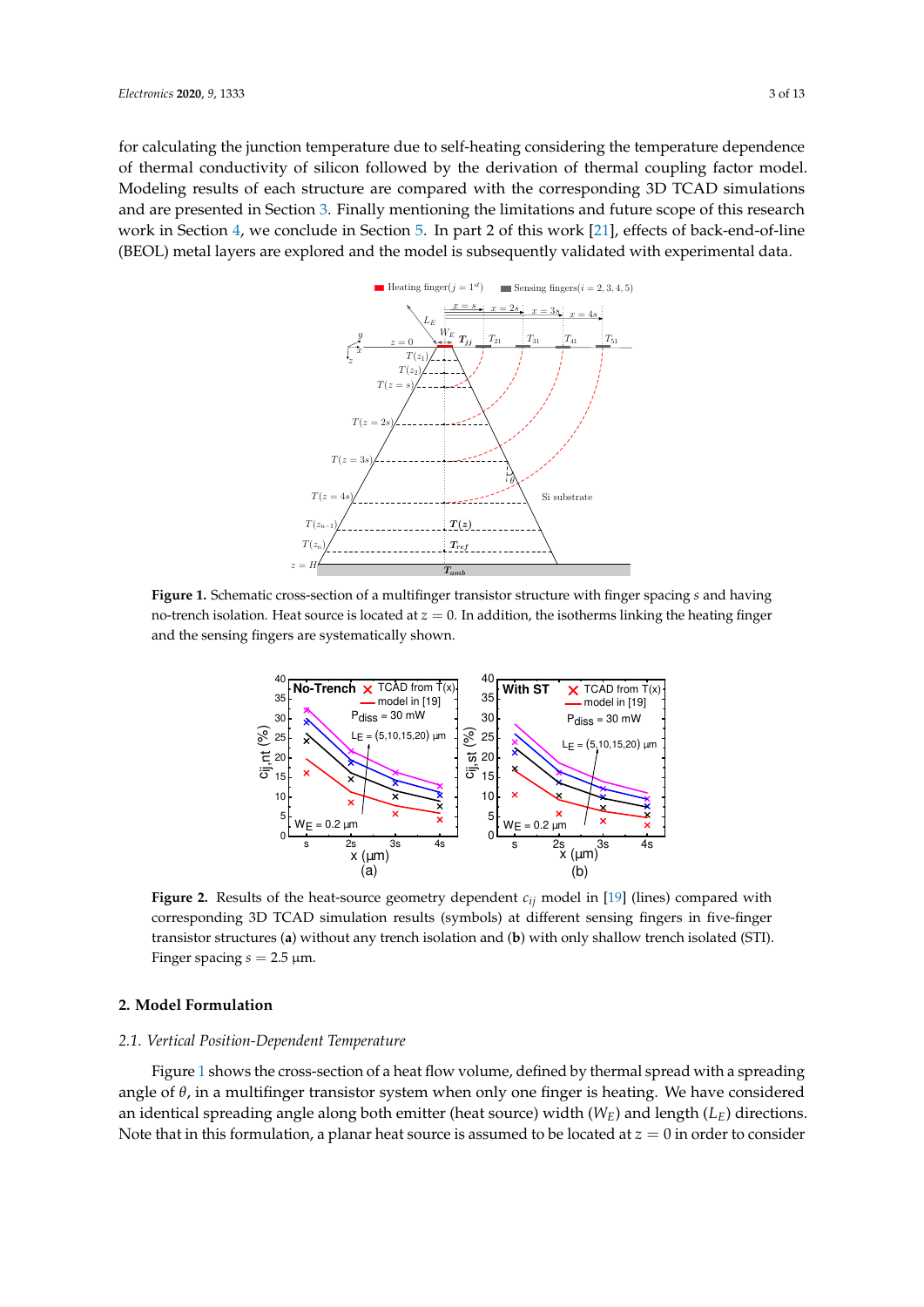the downward heat flow towards the substrate. In this situation, the temperature profile of the only heating finger along the *z*-direction is given as

$$
T(z) = T_{ref} + P_{diss} R_{TH}(z)
$$
\n(3)

where  $T_{ref}$  is the known reference temperature at one end of the structure away from the heat source. Note that  $T_{ref} = T_{amb}$  at  $z = H$ .

 $R_{TH}(z)$  is the position dependent thermal resistance of the device which is given as  $R_{TH}(z)$  =  $\left[\frac{1}{\kappa(T)}\right]$  $\int_{avg}$   $f_G(z)$  where the so-called geometry factor  $f_G(z)$  is expressed as [22]

$$
f_G(z) = \frac{\ln\left[\frac{L_E(W_E + 2z\tan(\theta))}{W_E(L_E + 2z\tan(\theta))}\right]}{2\left(L_E - W_E\right)\tan(\theta)}\tag{4}
$$

and  $\left[\frac{1}{\kappa(T)}\right]$ *avg* signifies average thermal resistivity as done in [12] and is obtained from the temperature dependent thermal conductivity relation of Si as  $\kappa(T) = (\kappa_a + \kappa_b T + \kappa_c T^2)^{-1}$  [8]. Note that the validity of this  $\kappa(T)$  relation with  $\kappa_a = 0.03 \times 10^{-2}$  mK/W,  $\kappa_b = 1.56 \times 10^{-5}$  m/W and  $\kappa_c = 1.65 \times 10^{-8}$  m/KW for intrinsic Si, is well studied in the literature as reported in [9,10]. Substituting the expression of  $R_{TH}(z)$  obtained with  $[1/\kappa(T)]_{avg} = \kappa_a + (\kappa_b/2)(T(z) + T_{ref}) + (\kappa_c/3)(T(z)^2 + T(z)T_{ref} + T_{ref}^2)$  in (3) yields a quadratic expression on  $T(z)$  as

$$
pT(z)^{2} + qT(z) + r = 0
$$
\n(5)

for which the valid solution reads

$$
T(z) = \frac{(-q) - \sqrt{q^2 - 4pr}}{2p} \tag{6}
$$

with  $p=P_{diss}f_G(z)\frac{\kappa_c}{3}$ ,  $q=P_{diss}f_G(z)\left(\frac{\kappa_b}{2}+\frac{\kappa_c}{3}T_{ref}\right)-1$  and  $r=P_{diss}f_G(z)\left(\kappa_a+\frac{\kappa_b}{2}T_{ref}+\frac{\kappa_c}{3}T_{ref}^2\right)+T_{ref}.$ Following the findings of [23] that the thermal resistivity 1/*κ*(*T*) of Si linearly varies with *T*, a similar but pragmatic model for self-heating resistance is derived in [12] by putting *κ<sup>c</sup>* = 0. The model accuracy and associated parameter extraction are also reported in [12]. Here we have additionally included the effect of slight non-linearity of 1/*κ*(*T*) with a non-zero *κ<sup>c</sup>* only to improve the model accuracy. However, this poses a challenge in parameter extraction for which an alternate  $\kappa(T)$  (= $\beta/T^{\alpha}$ ) model is used and *κa*, *κ<sup>b</sup>* , *κ<sup>c</sup>* parameters are found by optimization from extracted *α*, *β* values. Note that the efficacy of this alternate model is established in [23]. To be precise, we have not considered the effects of doping on to these parameters and spreading angle *θ* in our overall investigation.

#### *2.2. Coupling Factor for Structures with No-Trench Isolation*

For a structure employing no-trench isolation, one can use (6) to obtain the depth-dependent temperature profile  $(T_{nt}(z))$  from the heat source to the heat sink. The rise in junction temperature for the *j*th heating finger can be obtained as  $\Delta T_{j,j,n} = T_{nt}(z=0) - T_{amb}$ . This temperature rise at the heating finger affects the operating temperature of the neighboring fingers through thermal coupling. Following [19], we assume circular isotherms for this structure having no-trench isolation as depicted in Figure 1 resulting into identical temperature profile in the vertical (*z*-) and lateral (*x*-) directions, i.e.,  $T_{nt}(z) = T_{nt}(x)$ . Therefore, temperature rise at the sensing finger-*i* due to the heat source at finger-*j* can be estimated directly from the *z*-dependent temperature profile of finger-*j* in (6) as  $\Delta T_{i,j,n} = T_{n}t(x = z = |i - j|s) - T_{amb}$  where *s* is the spacing between the adjacent fingers. Since the maximum distance from the sensing finger to the heat source is just  $10 \mu m$ , the assumption of a circular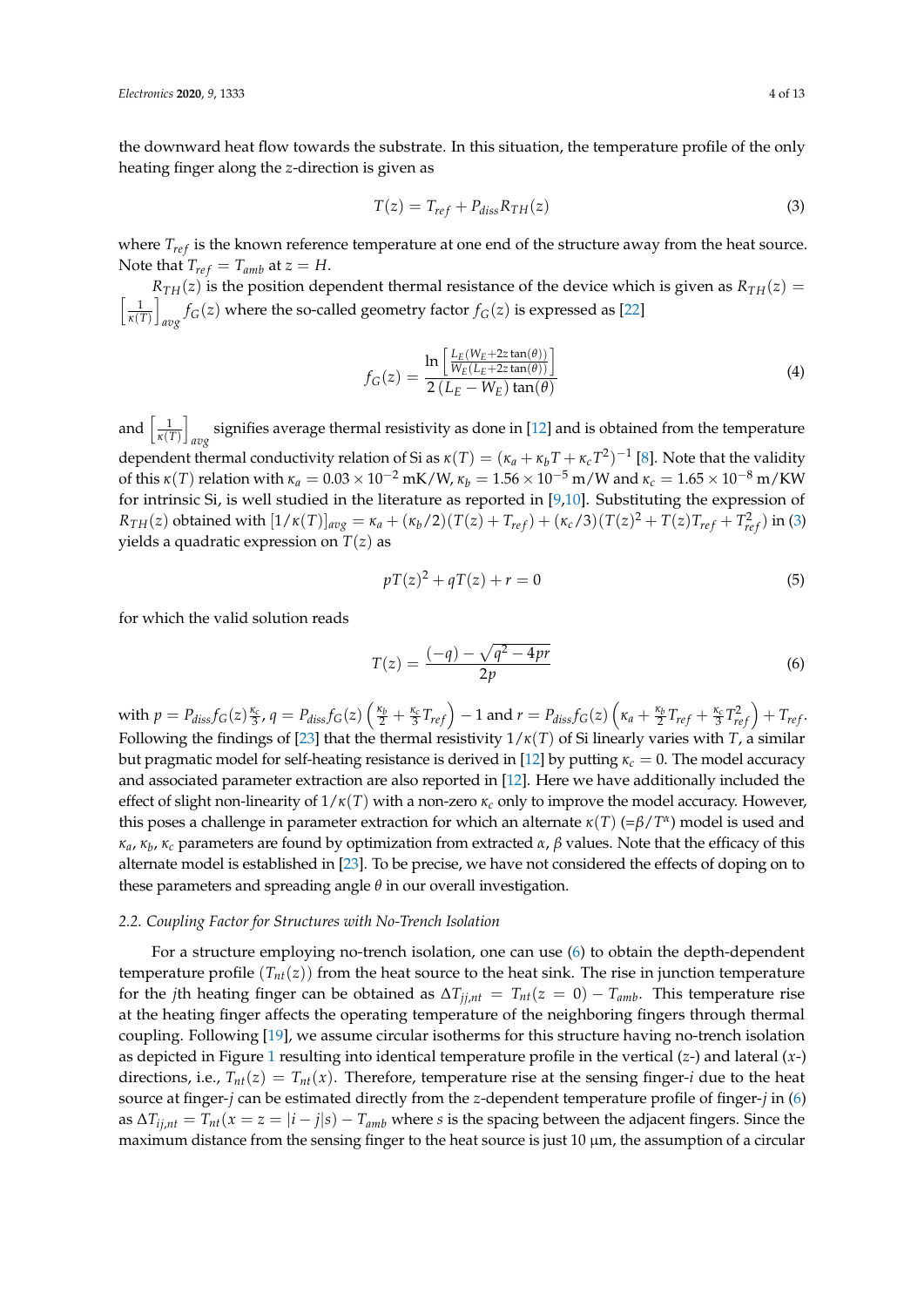isotherm is justified for all sensing fingers [19]. Finally, the thermal coupling factor between finger-*i* and finger-*j* for the multifinger structure with no-trench (*cij*,*nt*) can be obtained using (2) as

$$
c_{ij,nt} = \frac{\Delta T_{ij,nt}}{\Delta T_{jj,nt}} \equiv \frac{T_{nt}(z = |i - j|s) - T_{amb}}{T_{nt}(z = 0) - T_{amb}}
$$
\n
$$
(7)
$$

#### *2.3. Coupling Factor for Structures with Shallow Trench Isolation*

5V θ

 $_{x}$ 

 $\boldsymbol{x}$ 

z

 $\scriptstyle{y}$ 

 $_{x}$ 

 $_{x}$ 

 $E$ 

θ

 $(a)$ 

In the presence of shallow trench (ST) around each finger in a multifinger transistor structure (see Figure 3a), peak junction temperature at the heating finger (*Tjj*,*st*) happens to be more than that for the structure with no-trench  $(T_{ij,nt})$  when excited with the same amount of  $P_{diss}$ . This results in a temperature profile along the lateral (*x*-) direction that is different from that in the vertical (*z*-) direction, i.e.,  $T_{st}(x) \neq T_{st}(z)$ . The two five-finger devices (one with no-trench and other with ST of 0.36  $\mu$ m depth around each finger) with emitter finger dimension as  $W_E \times L_E = 0.2 \times 5 \mu m^2$  are simulated using TCAD considering *T*-dependent *κ* for Si in order to obtain the lateral temperature profiles, *T*(*x*), when the corner finger acts as the heat source. Note that  $T(x \to 0) \equiv T_{jj}$  (self-heating temperature at the heating finger) and  $T(x = |i - j|s) \equiv T_{ij}$  (thermal coupling temperature at the sensing finger). Figure 4 compares the TCAD simulated  $T(x)$  of the five-finger transistors with no-trench  $(T_{nt}(x))$  and that with ST  $(T_{st}(x))$ . It is observed that although  $T_{ij,nt} < T_{ij,st}$ ,  $T_{ij,nt} \approx T_{ij,st}$  since  $T(x)$  values from both structures are almost similar within 1  $\mu$ m  $\leq x \leq 10 \mu$ m. Essentially within the region where neighbouring fingers are located, lateral temperature profiles of both the structures are almost identical, i.e.,  $T_{nt}(x) \approx T_{st}(x)$  for  $x = s$ , 2*s*, 3*s*, 4*s* with  $s = 2.5 \mu$ m (region marked between the two vertical dotted lines in Figure 4). Figure 5a,b demonstrate the ratio  $\Delta T_{i,jnt}/\Delta T_{i,j,t}$  within the range where *x* = *s*, 2*s*, 3*s*, 4*s* for various five-finger devices differing in emitter finger dimensions. It is observed that the ratio ∆*Tnt*(*x*)/∆*Tst*(*x*) = ∆*Tij*,*nt*/∆*Tij*,*st* ≈ 1. Therefore, following (2) one can obtain the ratio of *cij* for the device with no-trench and that with ST as

$$
\frac{c_{ij,nt}}{c_{ij,st}} = \left(\frac{\Delta T_{ij,nt}}{\Delta T_{ij,st}}\right) \left(\frac{\Delta T_{jj,st}}{\Delta T_{jj,nt}}\right)
$$
\n
$$
\approx \frac{\Delta T_{jj,st}}{\Delta T_{jj,nt}}.
$$
\n(8)

Top view

bbb

 $\boldsymbol{\varUpsilon}$ ′′

 $\boldsymbol{x}$ ′′

Cross-section view



θ θ

 $(b)$ 

boo is in it is in the international formulation of the international formulation in the international formula

DT

s

 $\bullet\bullet$ 

 $_{x}$  $_{x}$ 

 $_{x}$  $\boldsymbol{x}$  ET

DT

 $51$ 

 $\frac{1}{\sqrt{2}}$  ST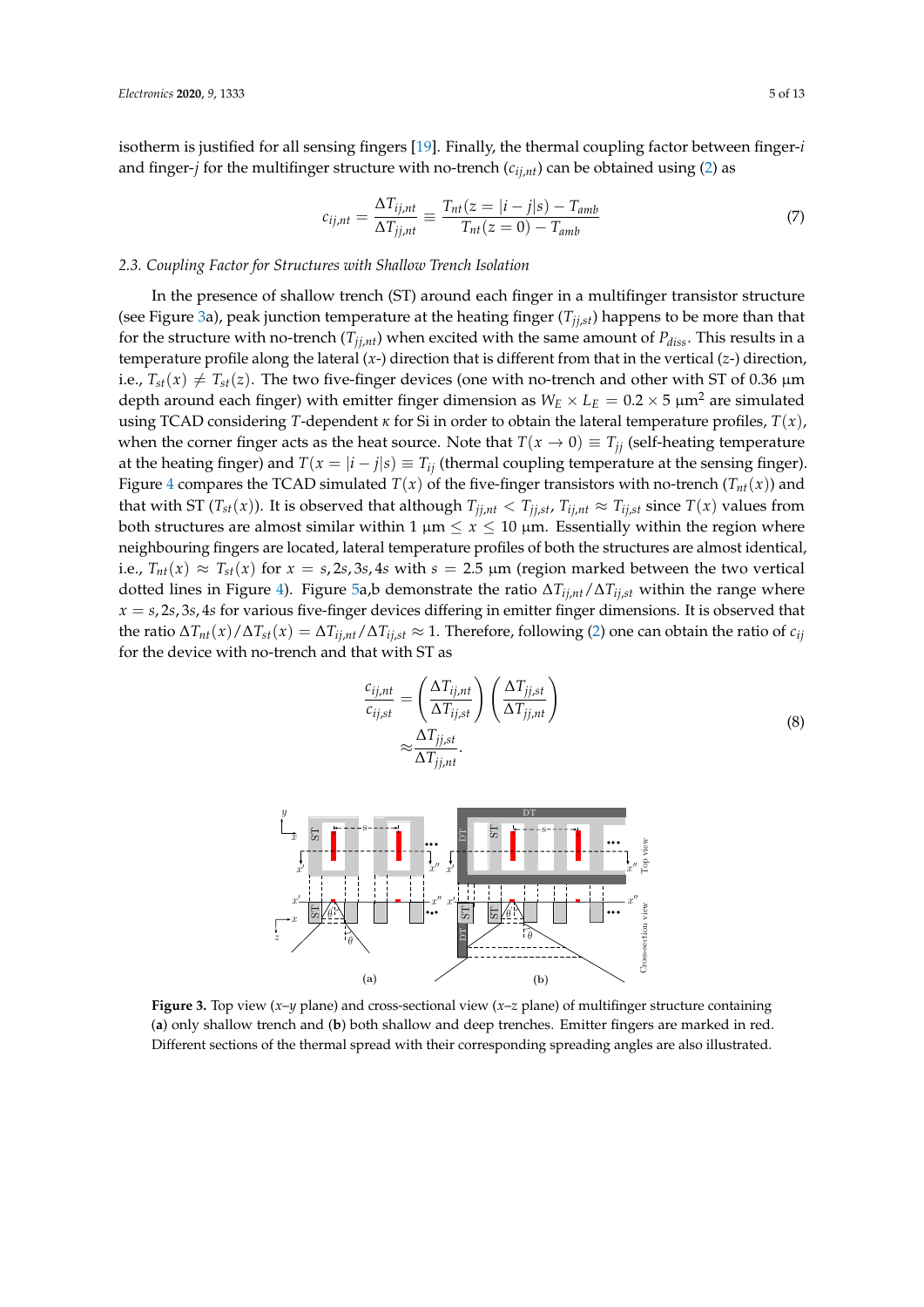

**Figure 4.** Temperature profile along *x*-direction obtained from 3D TCAD simulations of transistors without trenches and with STI.



**Figure 5.** The rise in temperature ratio at the sensing fingers of transistors with no-trench and with ST  $(\Delta T_{i,jnt}/\Delta T_{i,jst})$  obtained from TCAD for (a) different  $W_E$  at a fixed  $L_E = 5 \mu m$  and (b) different  $L_E$  at a fixed  $W_E = 0.2 \mu m$ . Finger spacing  $s = 2.5 \mu m$ .

Since  $c_{ij,nt}$  can be estimated using (7), one can find out  $c_{ij,st}$  from (8) just by additionally calculating the rise in self-heating peak (junction) temperature for the two structures (with no-trench and ST). This additional information, i.e., the peak junction temperatures of the two structures are obtained following (6) with  $z \to 0$  for the respective structures as detailed in [10,11,13].

## *2.4. Coupling Factor for Structures with Additional Deep Trench Isolation*

The strategy applied in Section 2.3 for structures containing only ST isolation can be extended to the structures where in addition to the ST surrounding each finger, the complete multifinger transistor is housed within a common deep trench (DT) as seen in Figure 3b. Thermal coupling factor for such a structure is hereafter denoted as *cij*,*dt*. Now defining a ratio between *cij*,*dt* and *cij*,*st* for two identical multifinger devices except the presence of DT in one structure, we can write

$$
\frac{c_{ij,dt}}{c_{ij,st}} = \left(\frac{\Delta T_{ij,dt}}{\Delta T_{ij,st}}\right) \left(\frac{\Delta T_{jj,st}}{\Delta T_{jj,dt}}\right)
$$
(9)

where ∆*Tij*,*dt* and ∆*Tjj*,*dt* are temperature rises of sensing and heating fingers, respectively, for the structure housed within additional DT. Note that the first term in the r.h.s. of (9) is not unity unlike that in (8) and is greater than unity due to DT confinement. We simulated the structure containing DT with a height of 3.9 μm in TCAD and obtained the values of the ratio  $\Delta T_{i, i, d} / \Delta T_{i, s}$  as a function of the position of the sensing finger from the heating finger as shown in Figure 6a. In the figure we show the ratio values marked in hollow circles for the case when 1st corner finger is heating and 2nd, 3rd, 4th, 5th are the sensing fingers, respectively, located at distances of *s*, 2*s*, 3*s*, 4*s* from the heat source. Similarly, points marked in plus (in blue) and triangle symbols are for 2nd heating finger with 1st (towards left), 3rd, 4th, 5th (towards right) as the sensing fingers. Finally, the points marked in asterisk symbol are for 3rd heating finger with 1st and 2nd (towards left) and 4th and 5th (towards right) as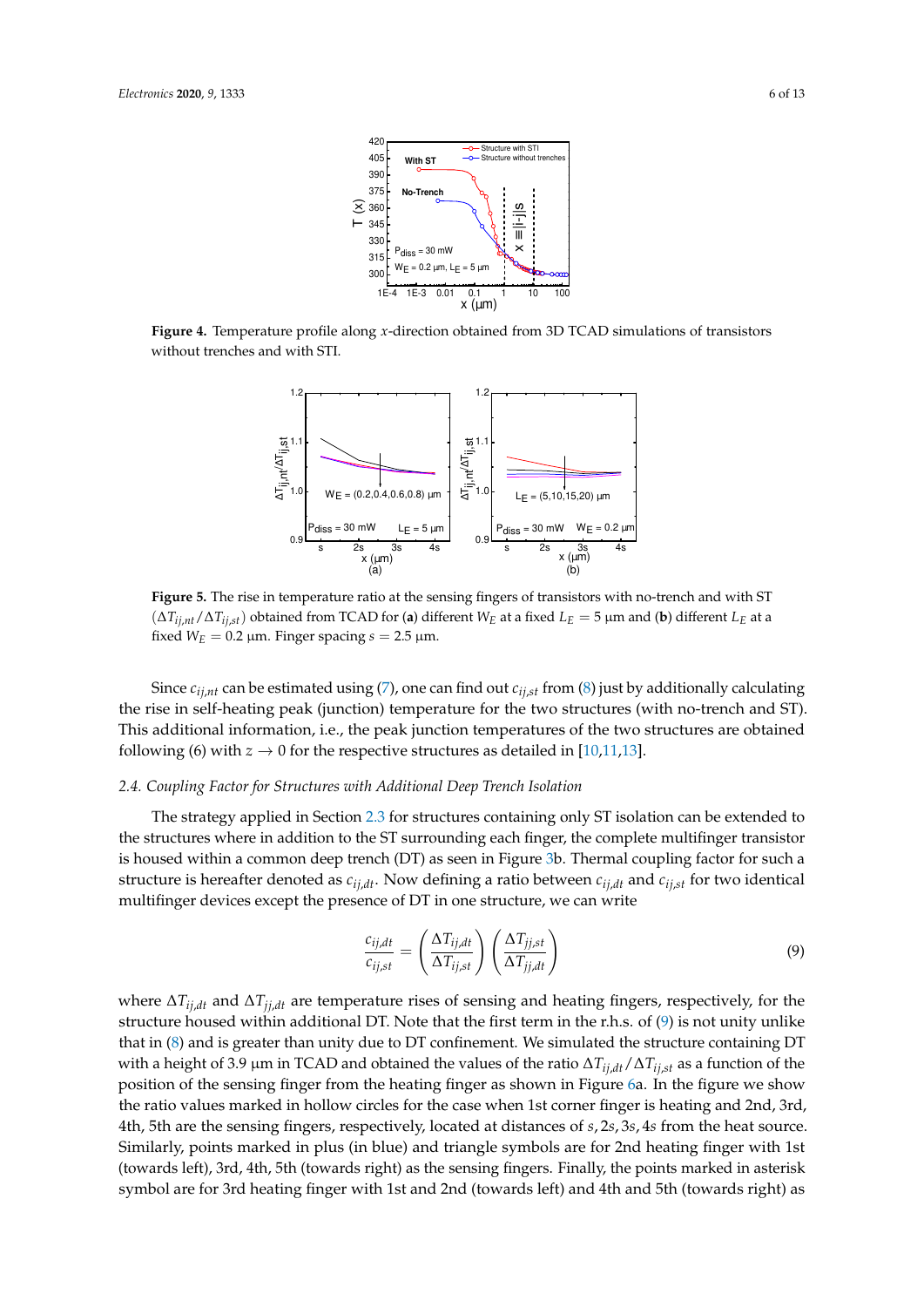the sensing fingers. It is observed that these ratios do not change significantly when different fingers are heating and temperatures at nearby or distant fingers are sensed. The average value of the ratio comes out to be 1.91. Figure 6b presents the TCAD simulation results for the average value of the *ratio*  $\Delta T_{i,j}$   $\Delta T_{i,j}$  for various emitter (heat source) dimensions ( $W_E$  and  $L_E$ ). Since an increase in the emitter length demands a similar positional shift of the DT walls along the *L<sup>E</sup>* direction, overall DTI box volume increases and subsequently the heat confinement is reduced causing the ratio to fall for higher  $L<sub>E</sub>$  devices. However, since  $W<sub>E</sub>$  variation is limited within 1  $\mu$ m, the ratio remains almost constant with increasing emitter width. It is also demonstrated in Figure 6b that an empirical model given as

$$
\frac{\Delta T_{ij,dt}}{\Delta T_{ij,st}} = \frac{a}{L_E^b} + c \tag{10}
$$

accurately captures the *L<sup>E</sup>* dependence of this ratio with fitting parameters *a*, *b* and *c*. Therefore, for a given technology the model of the ratio in  $(10)$  helps one in modeling  $c_{i,i,dt}$  with a prior knowledge of  $c_{ij,st}$  and the peak junction temperatures  $\Delta T_{ij,st}$  and  $\Delta T_{ij,dt}$ . Note that  $\Delta T_{ij,st}$  and  $\Delta T_{ij,dt}$  can be obtained by using (6) with appropriate heat spreading angles for the respective structures as detailed in [13]. Although the model parameters, *a*, *b* and *c* in (10) can vary with DT dimensions (height and thickness), usually for a given technology it does not change. The parameters extracted here and depicted in Figure 6b corresponds to DT dimensions of STMicroelectronics B55 technology [24]. From further investigation we found that the unity value of the ratio ∆*Tij*,*nt*/∆*Tij*,*st* is independent of power dissipation. In addition, the ratios  $avg(\Delta T_{ij,dt}/\Delta T_{ij,st})$ ,  $c_{ij,nt}/c_{ij,st}$  and  $c_{ij,dt}/c_{ij,st}$  do not change with *Pdiss*. Finally in Figure 7 we present a flowchart for calculating the coupling factors *cij*,*nt*, *cij*,*st* and *cij*,*dt* following a step-by-step approach using the structural information of the multifinger transistor. The model up to shallow-trench isolated device is physics-based, scalable and requires only the geometry information of the device. For DT-isolated device, the model is partially empirical and additionally requires the technology-specific values of *a*, *b* and *c* parameters which may be obtained using additional effort, e.g., TCAD simulation.



**Figure 6.** (a)  $\Delta T_{ij,dt}/\Delta T_{ij,st}$  obtained from TCAD (symbols) when finger-1, 2, 3 are heating (one at a time). Overall average of this ratio combining all the three cases is represented by the solid line. Finger spacing  $s = 2.5 \mu m$ . (**b**) Overall average of  $\Delta T_{ij,dt}/\Delta T_{ij,st}$  ratio for transistors with different  $W_E$ and *LE*.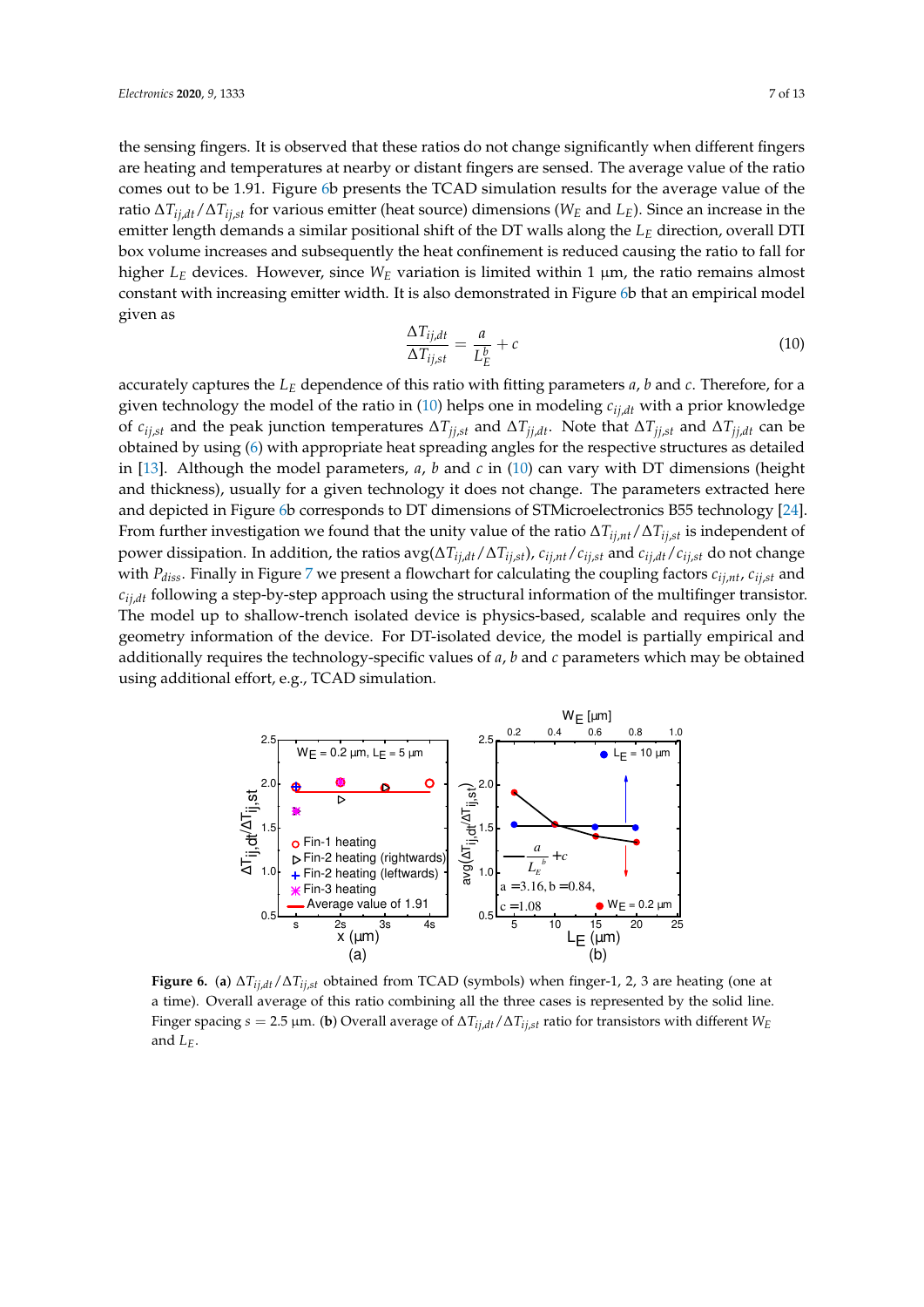

**Figure 7.** Step-by-step illustration to calculate thermal coupling factor in multifinger transistor structure with no-trench, with shallow trench (ST) and with ST and deep trench (DT). Note that the rise in junction temperature due to self-heating  $\Delta T_{jj}$  in any structure can be obtained using (6) with  $z \to 0$ .

#### **3. Results and Discussion**

It is apparent that the accuracy of  $c_{ij,nt}$  in (7) depends on the temperature profile  $T(z)$  under the heating finger which in turn depends largely on the heat spreading angle in (4). One can get an adequate accuracy in the prediction of  $\Delta T_{jint}$  and  $c_{jint}$  by employing a constant heat spreading angle from the heat source to the heat sink. Conventionally although  $\theta = 45^\circ$  is chosen in several works [9–11,19,25], we found that a spreading angle of  $θ = 48°$  accurately predicted  $ΔT_{ij,nt}$  and  $c_{ij,nt}$ for various emitter geometries simulated in TCAD as demonstrated in Figure 8a,b.



Figure 8. Comparison of  $c_{ij,nt}$  obtained from TCAD (symbols) and the proposed model in (6) and (7) (lines) for transistors with (**a**) different  $L<sub>F</sub>$  at a fixed  $W<sub>F</sub> = 0.2 \mu m$ , (**b**) different  $W<sub>F</sub>$  at a fixed  $L_E = 10 \mu m$ . Finger spacing  $s = 2.5 \mu m$ .

In order to calculate the peak junction temperature of the heating finger in case of ST isolated multifinger structure, one can use (6) by sectioning the full vertical region into three parts as carried out in [13]. The value of spreading angle within STI volume was chosen as 35° to consider the evident heat confinement at close proximity to the heat source [26–28]. For the substrate region below the ST, spreading angle was kept at 48° following the ones used in the structure with no-trench isolation. Employing (3) for each section resulted in the value of ∆*Tjj*,*st* which was used in (8) to estimate *cij*,*st*. Figure 9 compares the TCAD simulation and the *cij*,*st* model of (8) using the quantities obtained for the structure with no-trench as detailed in Section 2.2. Results of dashed lines were obtained for accurate values of the ratio ∆*Tij*,*nt*/∆*Tij*,*st* (directly obtained from TCAD) while the solid lines correspond to the approximation, ∆*Tij*,*nt*/∆*Tij*,*st* ≈ 1. Note that the approximation resulted in a decent model agreement with a maximum error of 5%. Figure 10a,b show the *Pdiss*-dependent variation of *cij*,*nt* and *cij*,*st*, respectively. The model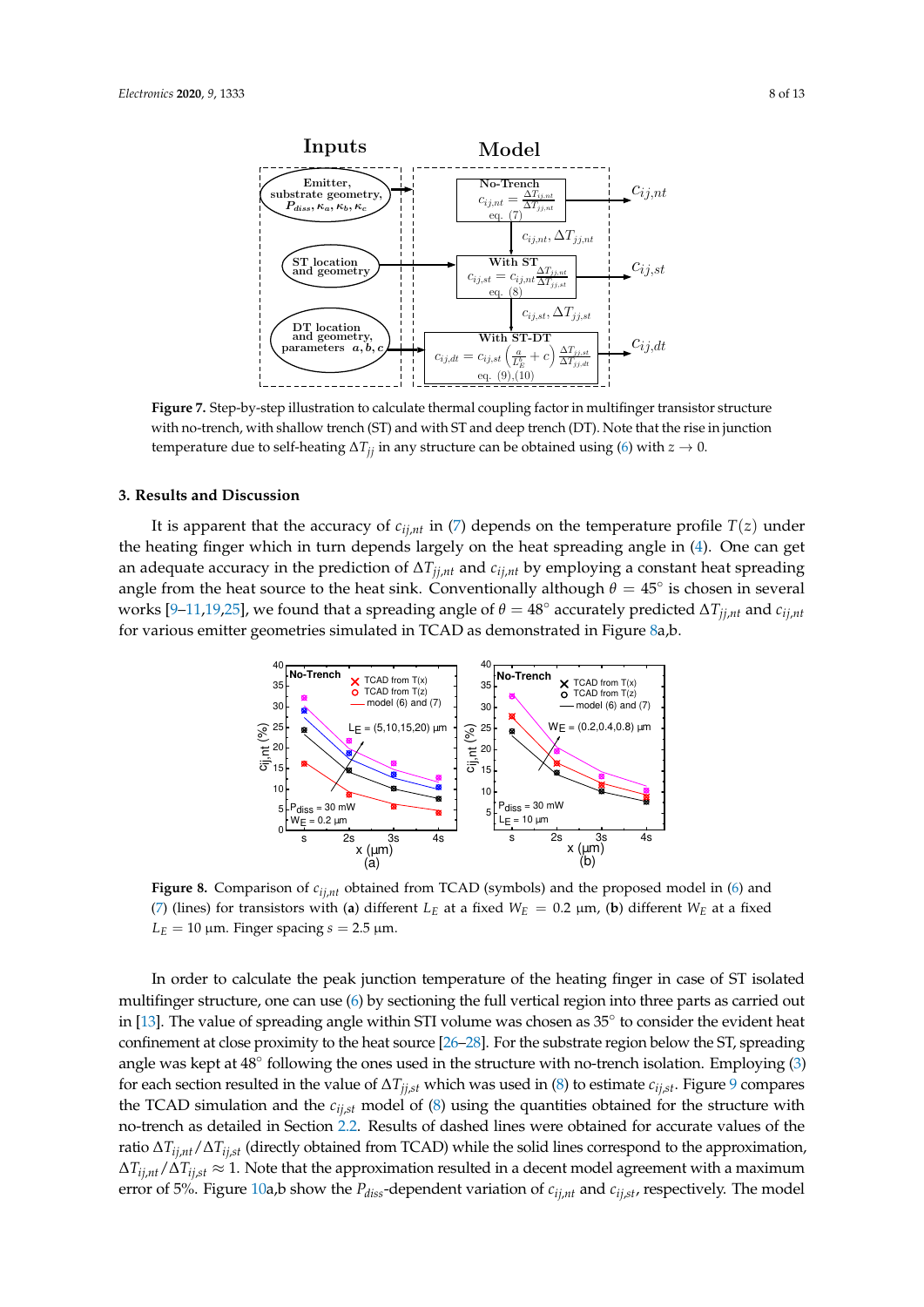(solid line) was found to be in good agreement with the TCAD simulation results (symbols). The reduction of *cij* with increasing *Pdiss* is due to the positional temperature-dependent thermal conductivity of silicon within the device. The same trend has been reported in other works such as [17,18,20].



**Figure 9.** Comparison of *cij*,*st* obtained from TCAD (symbols) and the proposed model in (6)–(8) (lines) for transistors with (a) different  $L_E$  at a fixed  $W_E = 0.2 \mu m$  and (b) different  $W_E$  at a fixed  $L_E = 10 \mu m$ . Solid lines correspond to the case when  $\Delta T_{ij,nt}/\Delta T_{ij,st} = 1$  in (8). Finger spacing *s* = 2.5 μm.



**Figure 10.** Dissipated power dependent (**a**)  $c_{ij,nt}$  and (**b**)  $c_{ij,st}$  at different sensing fingers. A comparison between TCAD simulation results (symbols) and the proposed model (solid lines). Solid lines in (**b**) correspond to the case when  $\Delta T_{ij,nt}/\Delta T_{ij,st} = 1$  in (8).

For the multifinger device housed within DT, we employed the thermal spread model as detailed in Section 2.4 considering adiabatic boundary conditions at DT [13] to estimate ∆*Tjj*,*dt*. The heat spreading angles within the ST sections were kept at 35° and that for the remaining sections surrounded by DT and below, they were kept at 48°. Thus the values of junction temperatures were obtained for different heating fingers at different power dissipation. Figure 11 compares the TCAD simulation of scaled devices with the modeling results of *cij*,*dt* obtained from (9) and (10) for the case when only the corner (1st) finger acted as the heat source. Figure 12a,b present similar results when the second and third fingers in a five finger structure with DT act as the heat sources, respectively. The model was found to accurately predict the coupling factors in all cases. Note that the modeling results here correspond to the ones obtained after using the approximation  $\Delta T_{i,j,nt}/\Delta T_{i,j,st} = 1$  in (8). The excellent model agreement of all the coupling factors as a function of the spatial dimension as demonstrated in Figures 8, 9 and 11 signifies that even in the case of different spacing between the fingers, the same model can be used to find out the new set of thermal coupling factors. The TCAD validation presented so far illustrates the scalability of the model. The proposed model accurately predicted the coupling coefficients for mainly three types of multifinger structures, without any trenches, with only ST, and with ST and DT. Note that with proper values of the parameters to define the temperature dependent thermal conductivity of a material, the model can be applied to devices based on semiconductors other than Si.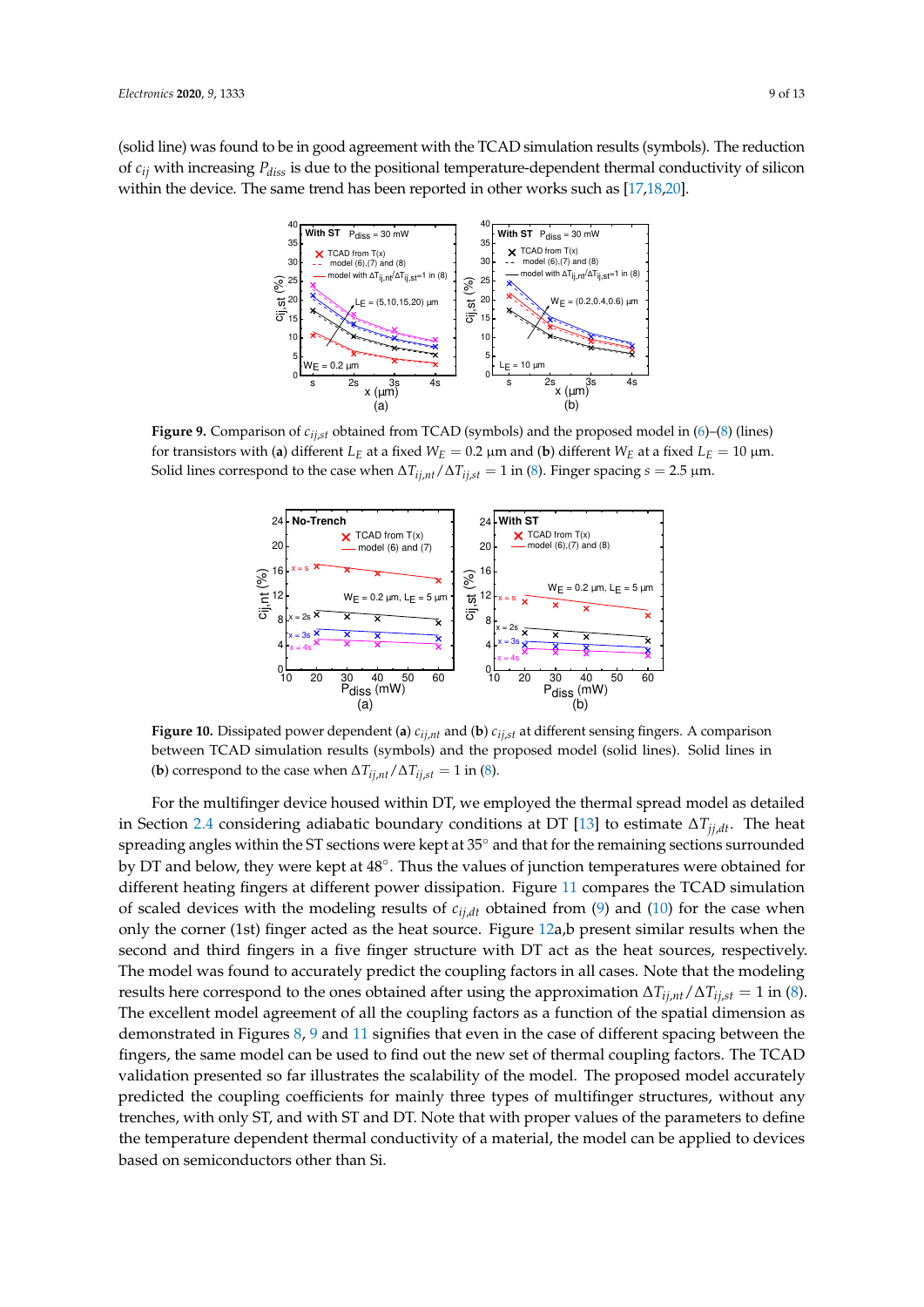

**Figure 11.** Comparison of  $c_{ij,dt}$  obtained from TCAD (symbols) and the proposed model in (6)–(10) (lines) when finger-1 is heating in five-finger transistors with (**a**) different  $L<sub>E</sub>$  at a fixed  $W<sub>E</sub> = 0.2 \mu m$ , (**b**) different *W<sub>E</sub>* at a fixed *L<sub>E</sub>* = 10 μm. Solid lines correspond to the case when  $\Delta T_{ij,nt}/\Delta T_{ij,st} = 1$  in (8). Finger spacing  $s = 2.5 \mu m$ .



**Figure 12.** *Pdiss*-dependent *cij*,*dt* for a five-finger device structure when (**a**) second finger acts as the heat source and (**b**) third finger acts as the heat source: comparison between TCAD (symbols) and model of (6)–(10) using a constant value for  $\Delta T_{ij,dt}/\Delta T_{ij,st}$  in (9). Solid lines correspond to the case when  $\Delta T_{i,jnt}/\Delta T_{i,j} = 1$  in (8).

## **4. Limitations and Future Scope**

Since including the temperature-dependence of thermal conductivity of Si (*κ*(*T*)) renders the original heat diffusion equation nonlinear, application of superposition principle to include the effects of self-heating and thermal coupling in calculating the finger temperature in (1) is questionable. Figure 13 compares the TCAD simulation results for *Pdiss*-dependent third finger temperature when (i) all fingers are heating simultaneously in a ST-isolated five-finger transistor (true temperature) and (ii) one finger is heating at a time and summing up the effects using (1). The maximum error appears to be around 10% for a *Pdiss* of 30 mW. Note that this error is unavoidable even in the framework of thermal measurement where only one finger is excited with high power and others are used for sensing and where the *κ*(*T*) effect is automatically included. Although a ratio-based method reported in [20] attempted to additionally include the self-heating effect of the sensing finger, the procedure does not let us get rid of the above-mentioned limitation. It should be noted that the use of 3D Laplace or FEM based iterative solutions can predict accurate finger temperature as TCAD simulation under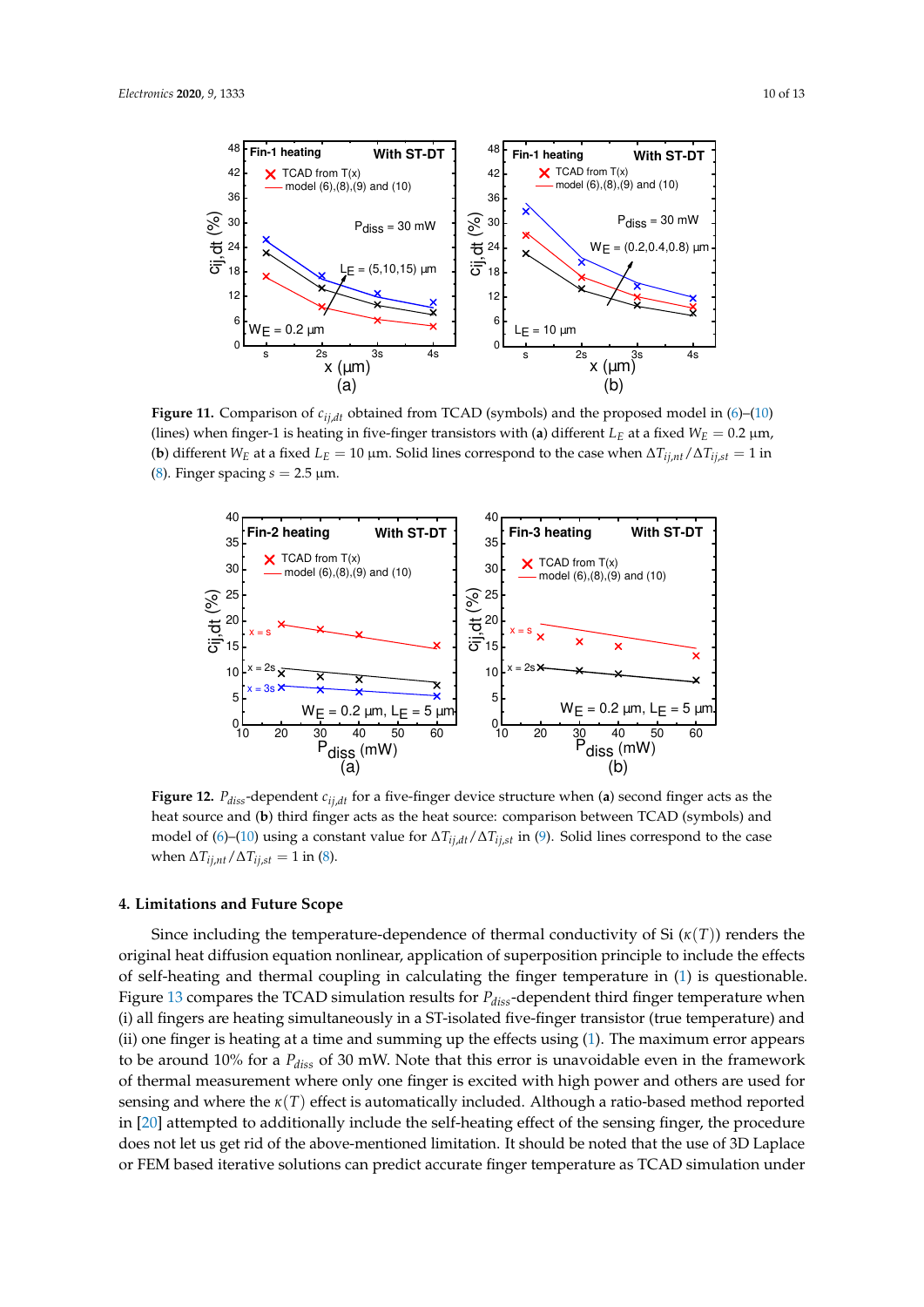real operating condition when all fingers are heating simultaneously, however, such techniques cannot be adopted within a compact modeling framework.



**Figure 13.**  $P_{diss}$ —dependent total junction temperature  $T_{i,st}$  of the third finger in a five-finger structure with ST isolation. Symbols are TCAD values when all fingers are heating and the solid line is obtained from (1) by substituting TCAD values of  $\Delta T_{ii}$  and  $\Delta T_{ij}$ .

Another limitation of the present work lies in the use of the empirical Equation (10) for which the parameters *a*, *b* and *c* corresponding to different technologies are to be extracted possibly using TCAD simulation. In addition, the effect of doping in the  $T(z)$  model of (1) needs to be investigated.

## **5. Conclusions**

We have developed a scalable model for static thermal coupling factor in trench-isolated multifinger bipolar transistors including the temperature dependence of thermal conductivity of the semiconductor. The overall model is intuitive and simple to implement. At first the model estimates the coupling factor for the transistor structure having no-trench isolation. The model is validated with detailed 3D TCAD simulation. Next the model is extended to predict the thermal coupling effect in multifinger device structures where each finger is surrounded by shallow trench isolation. It is found that a prior knowledge of the coupling coefficient and peak junction temperature for the similar device structure with no-trench and only peak junction temperature for the ST isolated device is sufficient to predict the thermal coupling factor for the ST isolated device. In a similar fashion, we extend the thermal coupling model for deep trench isolated multifinger devices additionally using an empirical scaling rule. Excellent model agreements with TCAD simulation for multifinger devices with different finger dimensions and under different power dissipation demonstrate the utility of the model.

**Author Contributions:** Conceptualization, A.G., S.B., and A.C.; methodology, S.B., and A.C.; software, A.G., KN., and S.B.; validation, A.G. and KN.; formal analysis, A.G., KN.; investigation, A.G.; resources, S.Y., S.F., and T.Z.; writing—original draft preparation, A.C.; writing—review and editing, S.B., S.F., and T.Z.; visualization, A.G., KN., S.B., and A.C.; supervision, S.B. and A.C.; project administration, A.C.; funding acquisition, A.C., S.F., and T.Z. All authors have read and agreed to the published version of the manuscript.

**Funding:** This work was supported in part by the EU under Project Taranto under Grant 737454, in part by ISRO project ELE/17-18/176/ISRO/ANJA and in part by DST, India, under Project EMR/2016/004726.

**Conflicts of Interest:** The authors declare no conflict of interest.

#### **References**

1. Harame, D.L.; Comfort, J.; Cressler, J.; Crabbe, E.; Sun, J.C.; Meyerson, B.; Tice, T. Si/SiGe epitaxial-base transistors. II. Process integration and analog applications. *IEEE Trans. Electron Devices* **1995**, *42*, 469–482. [CrossRef]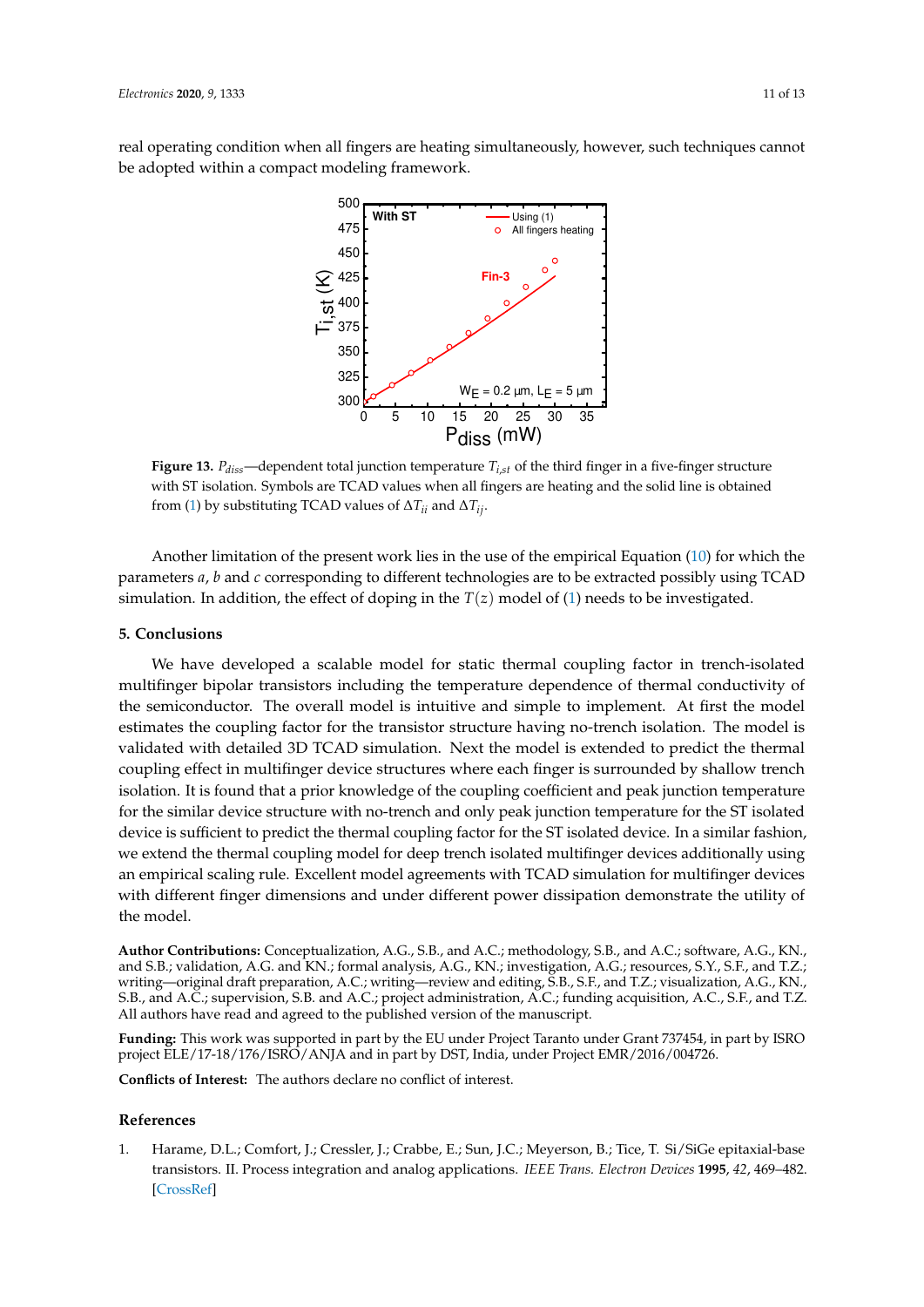- 2. Lachner, R. Towards 0.7 THz Silicon Germanium Heterojunction Bipolar Technology—The DOTSEVEN Project. *ECS Trans.* **2014**, *64*, 21–37. [CrossRef]
- 3. Wilson, L. International Technology Roadmap for Semiconductors (ITRS) 2013. Available online: http: //www.itrs2.net/2013-itrs.html (accessed on 14 July 2020).
- 4. Chevalier, P.; Meister, T.; Heinemann, B.; Van Huylenbroeck, S.; Liebl, W.; Fox, A.; Sibaja-Hernandez, A.; Chantre, A. Towards THz SiGe HBTs. In Proceedings of the Bipolar/BiCMOS Circuits and Technology Meeting (BCTM), Atlanta, GA, USA, 9–11 October 2011; pp. 57–65.
- 5. Joy, R.C.; Schlig, E. Thermal properties of very fast transistors. *IEEE Trans. Electron Devices* **1970**, *17*, 586–594. [CrossRef]
- 6. Walkey, D.J.; Celo, D.; Smy, T.J.; Surridge, R.K. A thermal design methodology for multifinger bipolar transistor structures. *IEEE Trans. Electron Devices* **2002**, *49*, 1375–1383. [CrossRef]
- 7. Smy, T.; Walkey, D.; Dew, S.K. A 3D thermal simulation tool for integrated devices–Atar. *IEEE Trans. Comput.-Aided Des. Integr. Circuits Syst.* **2001**, *20*, 105–115. [CrossRef]
- 8. Synopsys. *Sentaurus: Sentaurus Device User Guide, Release H-2013.03*; Synopsys: Mountain View, CA, USA, 2013.
- 9. Sahoo, A.K.; Fregonese, S.; Weiss, M.; Maneux, C.; Zimmer, T. A Scalable Model for Temperature Dependent Thermal Resistance of SiGe HBTs. In Proceedings of the Bipolar/BiCMOS Circuits and Technology Meeting (BCTM), Bordeaux, France, 30 September–3 October 2013; pp. 29–32. [CrossRef]
- 10. Chakravorty, A.; D'Esposito, R.; Balanethiram, S.; Frégonèse, S.; Zimmer, T. Analytic Estimation of Thermal Resistance in HBTs. *IEEE Trans. Electron Devices* **2016**, *63*, 2994–2998. [CrossRef]
- 11. Balanethiram, S.; Chakravorty, A.; D'Esposito, R.; Fregonese, S.; Céli, D.; Zimmer, T. Accurate modeling of thermal resistance for on-wafer SiGe HBTs using average thermal conductivity. *IEEE Trans. Electron Devices* **2017**, *64*, 3955–3960. [CrossRef]
- 12. Yadav, S.; Chakravorty, A. A pragmatic approach to modeling self-heating effects in SiGe HBTs. *IEEE Trans. Electron Devices* **2017**, *64*, 4844–4849. [CrossRef]
- 13. Balanethiram, S.; Chakravorty, A.; D'Esposito, R.; Fregonese, S.; Zimmer, T. An improved scalable self-consistent iterative model for thermal resistance in SiGe HBTs. In Proceedings of the Bipolar/BiCMOS Circuits and Technology Meeting (BCTM), New Brunswick, NJ, USA, 25–27 September 2016; pp. 150–153. [CrossRef]
- 14. Lehmann, S.; Weiss, M.; Zimmermann, Y.; Pawlak, A.; Aufnger, K.; Schroter, M. Scalable compact modeling for SiGe HBTs suitable for microwave radar applications. In Proceedings of the Topical Meeting on Silicon Monolithic Integrated Circuits in RF Systems, Phoenix, AZ, USA, 17–19 January 2011; pp. 113–116. [CrossRef]
- 15. Walkey, D.J.; Smy, T.J.; Dickson, R.G.; Brodsky, J.S.; Zweidinger, D.T.; Fox, R.M. Equivalent circuit modeling of static substrate thermal coupling using VCVS representation. *IEEE J. Solid State Circuits* **2002**, *37*, 1198–1206. [CrossRef]
- 16. Zimmermann, Y. Modeling of Spatially Distributed and Sizing Effects in High-Performance Bipolar Transistors. Master's Thesis, Chair Electron Devices Integrated Circuits, Technische Universität, Dresden, Germany, 2004.
- 17. Weiss, M.; Sahoo, A.K.; Maneux, C.; Fregonese, S.; Zimmer, T. Mutual thermal coupling in SiGe:C HBTs. In Proceedings of the Symposium on Microelectronics Technology and Devices (SBMicro), Curitiba, Brazil, 2–6 September 2013; pp. 1–4. [CrossRef]
- 18. Dwivedi, A.; Chakravorty, A.; D'Esposito, R.; Sahoo, A.K.; Fregonese, S.; Zimmer, T. Effects of BEOL on self-heating and thermal coupling in SiGe multi-finger HBTs under real operating condition. *Solid State Electron.* **2016**, *115*, 1–6. [CrossRef]
- 19. Goh, G.; Kim, U.; Jeon, M.S.; Kim, J. A simple extraction method of thermal resistance in multifinger GaAs HBT. *IEEE Trans. Electron Devices* **2016**, *63*, 2620–2624. [CrossRef]
- 20. Lehmann, S.; Zimmermann, Y.; Pawlak, A.; Schroter, M. Characterization of the static thermal coupling between emitter fingers of bipolar transistors. *IEEE Trans. Electron Devices* **2014**, *61*, 3676–3683. [CrossRef]
- 21. Gupta, A.; Nidhin, K.; Balanethiram, S.; Yadav, S.; Chakravorty, A.; Fregonese, S.; Zimmer, T. Static Thermal Coupling Factors in Multi-FingerBipolar Transistors: Part II—Experimental Validation. *J. Electron.* **2020**, submitted.
- 22. Gao, G.B.; Ünlü, M.S.; Morkoc, H.; Blackburn, D.L. Emitter ballasting resistor design for, and current handling capability of AlGaAs/GaAs power heterojunction bipolar transistors. *IEEE Trans. Electron Devices* **1991**, *38*, 185–196. [CrossRef]